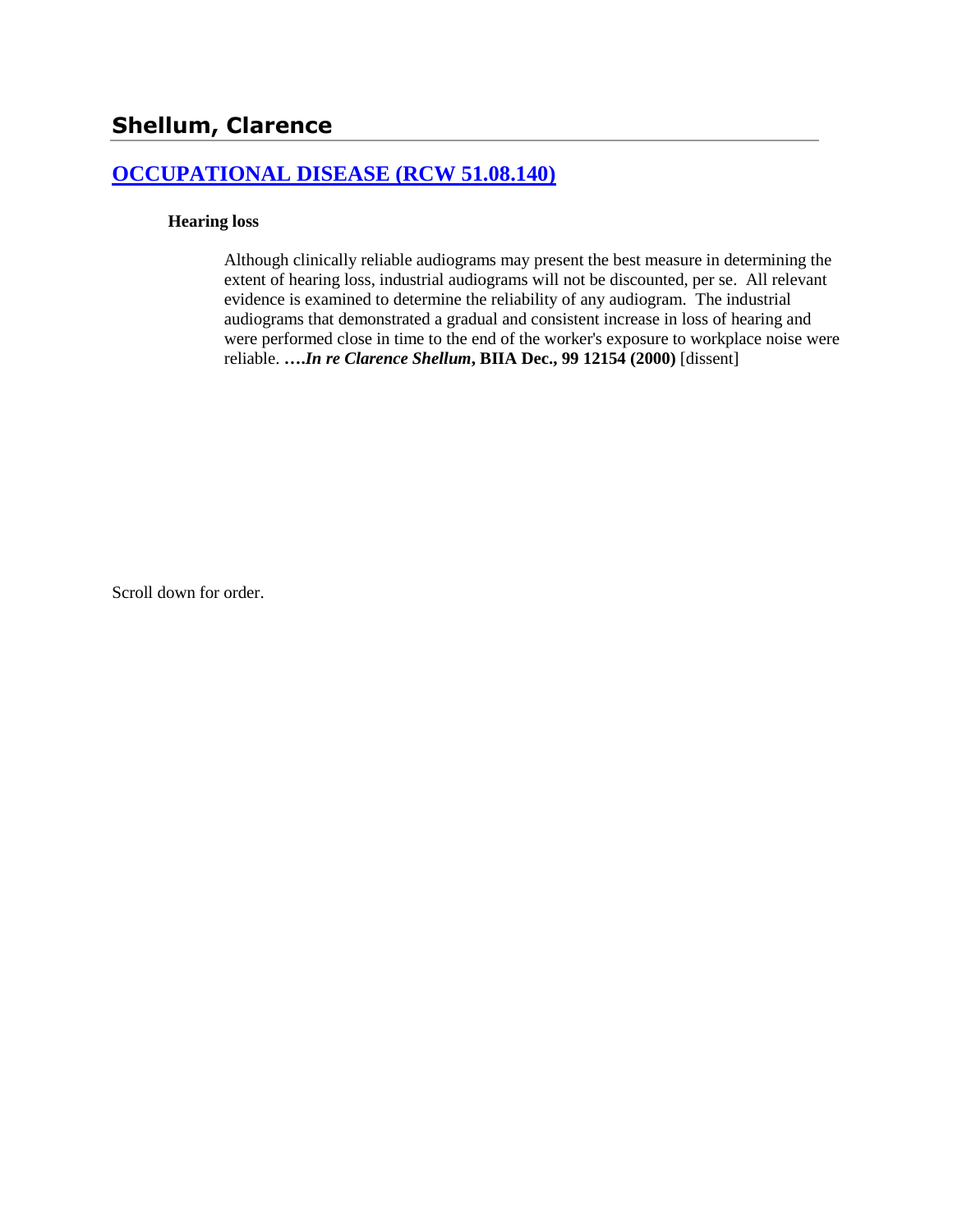## **BEFORE THE BOARD OF INDUSTRIAL INSURANCE APPEALS STATE OF WASHINGTON**

**)**

**IN RE: CLARENCE D. SHELLUM ) DOCKET NO. 99 12154**

**CLAIM NO. W-324942 ) DECISION AND ORDER** 

| Claimant, Clarence D. Shellum, by<br>Prediletto, Halpin, Scharnikow & Nelson, P.S., per<br>William T. Scharnikow |  |  |
|------------------------------------------------------------------------------------------------------------------|--|--|
| Employer, The Boeing Company, by<br>Craig, Jessup & Stratton, per<br>Rebecca D. Craig                            |  |  |
| Department of Labor and Industries, by<br>The Office of the Attorney General, per<br>Julian M. Bray, Assistant   |  |  |
| The self-insured employer, The Boeing Company, filed an appeal with the Board of Industrial                      |  |  |
| Insurance Appeals on March 3, 1999, from an order of the Department of Labor and Industries                      |  |  |
| dated February 17, 1999. The order closed the claim with an award of permanent partial disability                |  |  |
| equal to 25.26 percent for complete loss of hearing in both ears, and directed the self-insured                  |  |  |
| employer to purchase hearing aids for the claimant. REVERSED AND REMANDED.                                       |  |  |
| <b>DECISION</b>                                                                                                  |  |  |
| Pursuant to RCW 51.52.104 and RCW 51.52.106, this matter is before the Board for review                          |  |  |
| and decision on timely Petitions for Review filed by the claimant, the Department of Labor and                   |  |  |
| Industries, and the self-insured employer to a Proposed Decision and Order issued on                             |  |  |
| December 28, 1999, in which the order of the Department dated February 17, 1999, was affirmed.                   |  |  |
| The Board has reviewed the evidentiary rulings in the record of proceedings and finds that                       |  |  |

no prejudicial error was committed and the rulings are affirmed.

The issues presented by this appeal and the evidence presented by the parties are adequately set forth in the Proposed Decision and Order.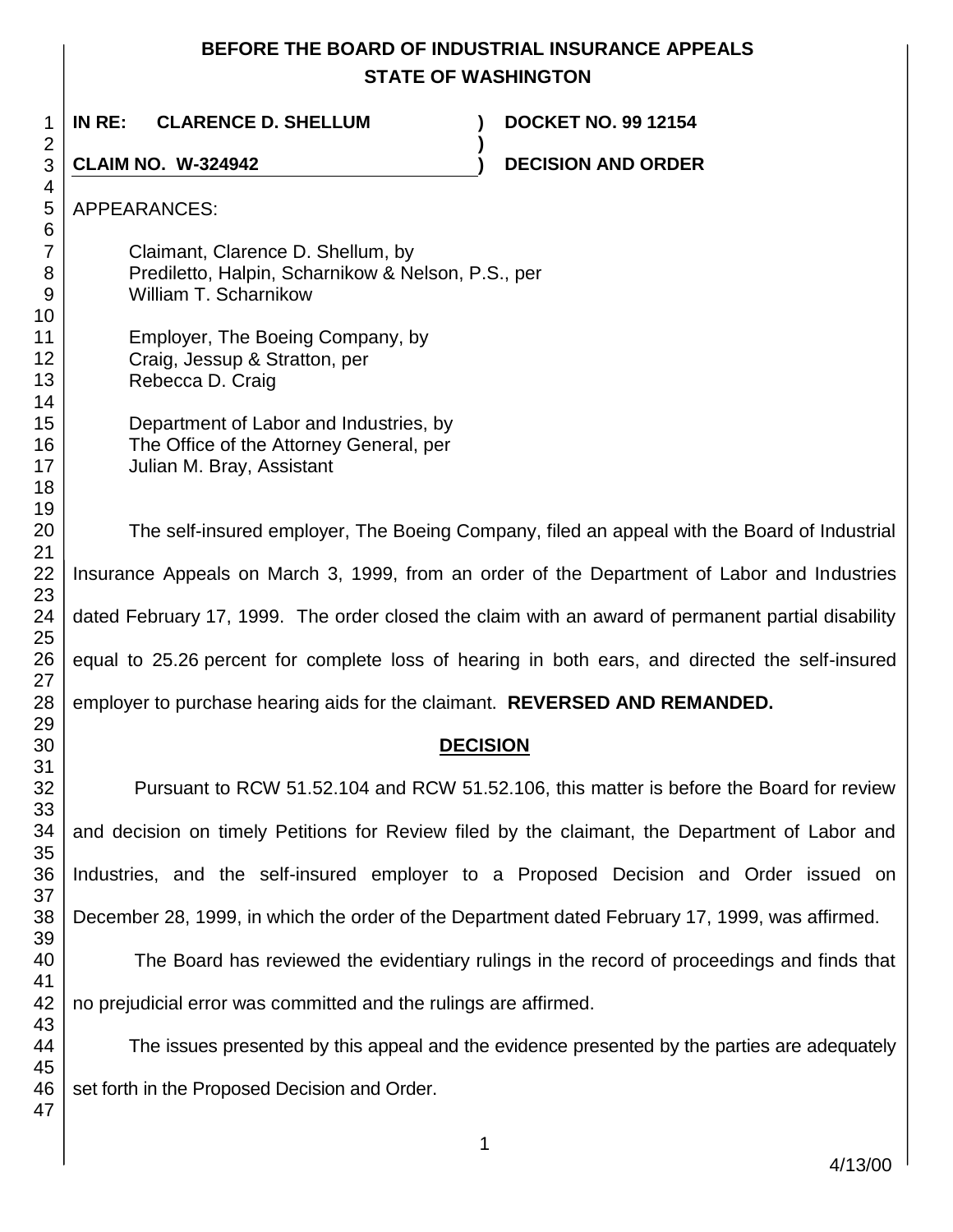Our industrial appeals judge, in the Proposed Decision and Order, relied on an audiogram of October 1998 in determining the extent of Mr. Shellum's noise induced hearing loss caused by his occupational exposure while employed by The Boeing Company. The Proposed Decision and Order affirmed the Department's order, which ordered the self-insured employer to pay a permanent partial disability award equal to 25.26 percent of the complete loss of hearing in both ears. This 25.26 percent of the complete loss of hearing in both ears represents the hearing loss determined by the October 1998 audiogram plus an additional 4 percent hearing loss factored in for a tinnitus condition.

We have granted review because we disagree with the result reached in the Proposed Decision and Order. We believe the June 1991 audiogram is the most reliable audiogram to use in determining the extent of Mr. Shellum's noise related hearing loss.

Mr. Shellum received industrial audiograms from The Boeing Company from 1982 through 1991. These audiograms indicated a gradual worsening of Mr. Shellum's hearing. While we recognize that clinically reliable audiograms may provide the best measure in determining the extent of a worker's hearing loss, we do not discount industrial audiograms, per se. Rather, we look to all relevant evidence to determine its reliability.

Mr. Shellum retired on September 30, 1992. The evidence in this record presents us with two possibilities on a selection of an appropriate and reliable audiogram. The claimant and Department argue that we should use the 1998 audiogram in determining the extent of Mr. Shellum's noise induced hearing loss. The self-insured employer, on the other hand, argues that the June 1991 audiogram is closer in time to the date of Mr. Shellum's retirement and is more representative of the extent of the hearing impairment Mr. Shellum suffered while he was employed by The Boeing Company.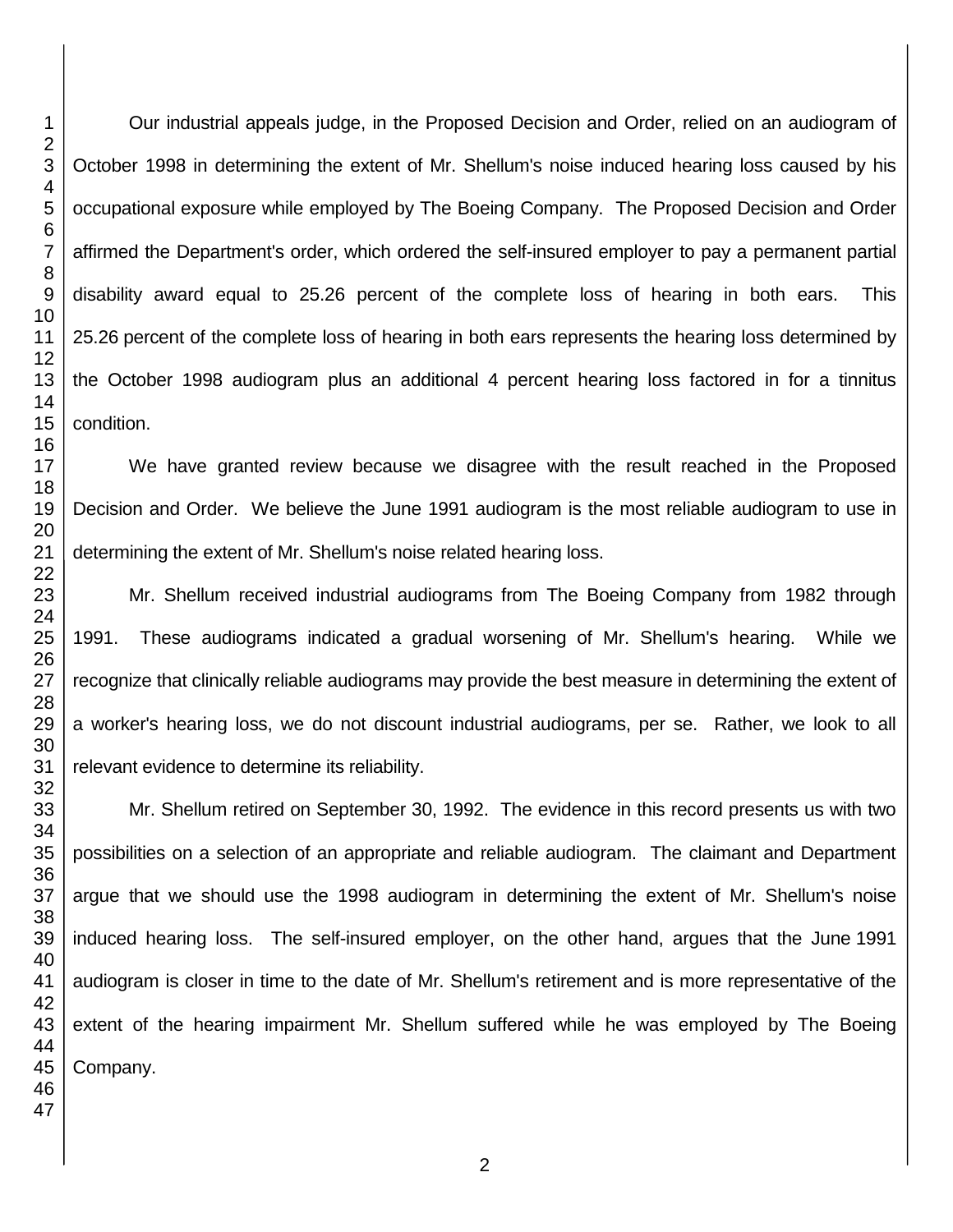The audiograms administered on site by The Boeing Company indicate a gradual and reasonably consistent increase in Mr. Shellum's loss of hearing while he was employed by The Boeing Company. Additionally, the 1991 audiogram is very close in time to Mr. Shellum's retirement from The Boeing Company, which ended his exposure to workplace noise. The 1998 audiogram shows a significant increase in hearing loss in the years following Mr. Shellum's retirement. It does not seem likely that Mr. Shellum would have suffered such a dramatic increase in hearing loss within the last year of his employment, as suggested by the 1998 audiogram used by the Department of Labor and Industries in rating his permanent partial disability. On balance, the June 1991 audiogram and supporting medical opinion of Dr. Palmer Wright is the most persuasive evidence with respect to determining the extent of Mr. Shellum's permanent industrially related hearing loss.

In the litigation of the issue of permanent partial disability rating for Mr. Shellum's occupational hearing loss, the parties appear to have been unaware of our significant decision, *In re Robert Lenk, Sr.*, BIIA Dec., 91 6525 (1993). In *Lenk*, we took exception to a Department policy that requires examining physicians to rate tinnitus as an increase in the percentage of hearing loss. We held that tinnitus is properly evaluated in terms of a percentage of total bodily impairment (TBI) separate from hearing loss. In Mr. Shellum's case, both medical experts testified (and the Department ordered) that Mr. Shellum's tinnitus condition resulted in a 4 percent addition to his industrially related hearing loss. There is no evidence in this record that would enable us to rate tinnitus as a percentage of total bodily impairment. Thus, we find that Mr. Shellum suffers an additional 4 percent loss of hearing due to the tinnitus condition. As of his retirement in September of 1992, Mr. Shellum's industrially related hearing loss was equal to 10.31 percent binaural impairment, with an additional 4 percent hearing loss for a tinnitus condition for a total binaural hearing loss of 14.31 percent.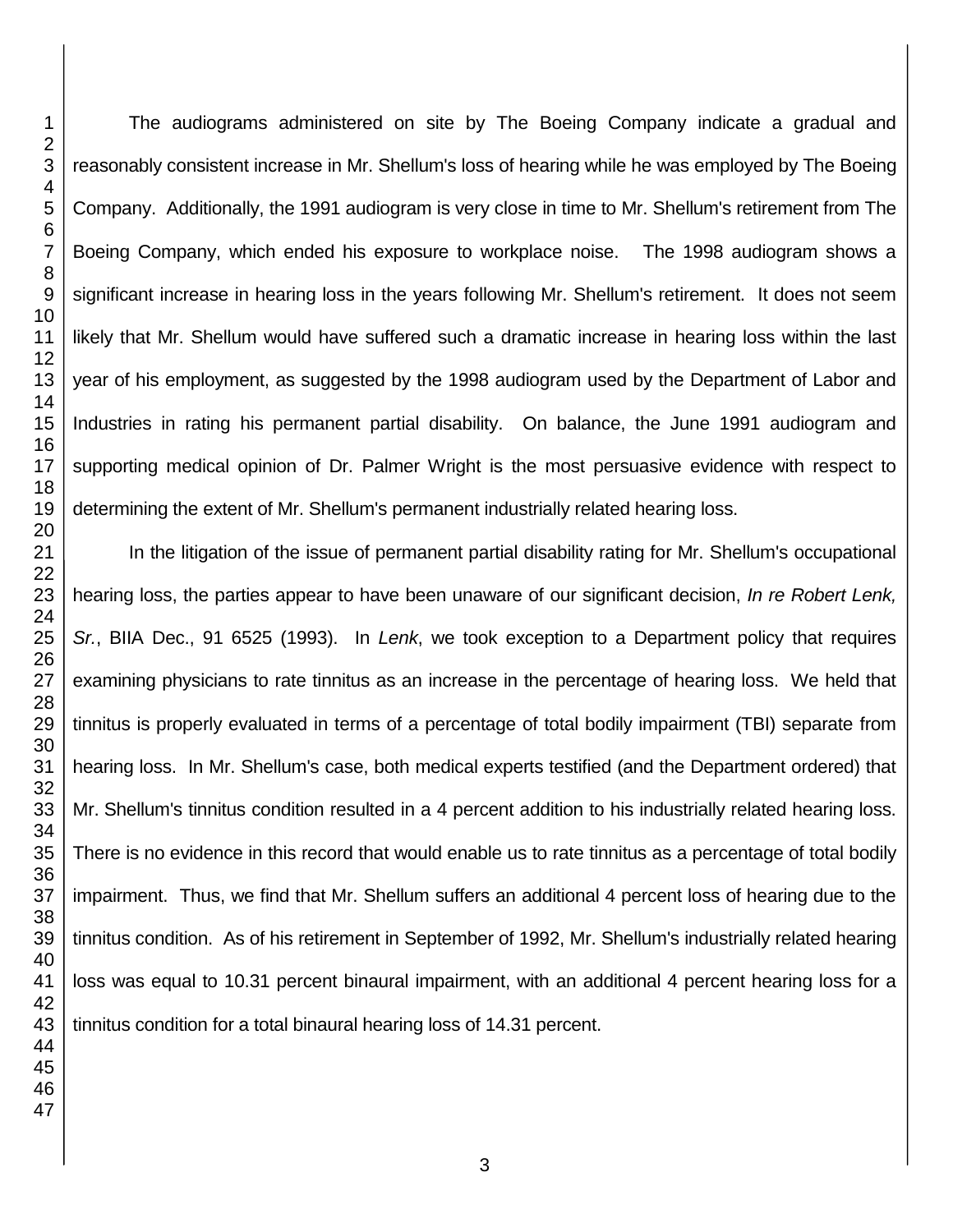After consideration of the Proposed Decision and Order, the Petitions for Review filed thereto, and a careful review of the entire record before us, we are persuaded that the Department order dated February 17, 1999, is incorrect and must be reversed. The matter is remanded to the Department with direction to issue an order directing the self-insured employer, The Boeing Company, to pay the claimant a permanent partial disability award equal to 10.31 percent of the complete loss of hearing in both ears plus an additional 4 percent loss of hearing for tinnitus, for a total of 14.31 percent, and thereupon close the claim.

# **FINDINGS OF FACT**

- 1. On June 30, 1998, the claimant, Clarence D. Shellum, filed an application for benefits with the Department of Labor and Industries alleging that he developed occupational hearing loss as a result of his employment with The Boeing Company. On February 17, 1999, the Department issued an order allowing and closing the claim with an award for permanent partial disability equal to 25.26 percent for complete loss of hearing in both ears. On March 3, 1999, the self-insured employer appealed the February 17, 1999 order to the Board of Industrial Insurance Appeals. On March 11, 1999, the Board issued an order granting the appeal and assigned Docket No. 99 12154.
- 2. Between 1982 and 1992, Mr. Shellum worked as a waste-water treatment operator at the Kent Space Center for The Boeing Company. During that time, Mr. Shellum worked in Building 18-22 and spent a few weeks a year in Building 18-62.
- 3. Prior to working for The Boeing Company in 1982, Mr. Shellum had not been exposed to injurious levels of noise for any duration sufficient to cause noise induced hearing loss.
- 4. While working in Building 18-22 between 1982 and 1992, Mr. Shellum was exposed to injurious levels of noise from pumps for extended periods of time sufficient to produce noise induced hearing loss and tinnitus. Mr. Shellum's noise induced hearing loss and tinnitus arose naturally and proximately from the distinctive conditions of his employment.
- 5. Between 1982 and 1991, the claimant, Clarence D. Shellum, received a number of hearing tests while working for The Boeing Company. These hearing tests show a reasonably consistent progressive worsening of Mr. Shellum's hearing loss while employed by The Boeing Company. In 1998 Mr. Shellum received a clinical audiogram.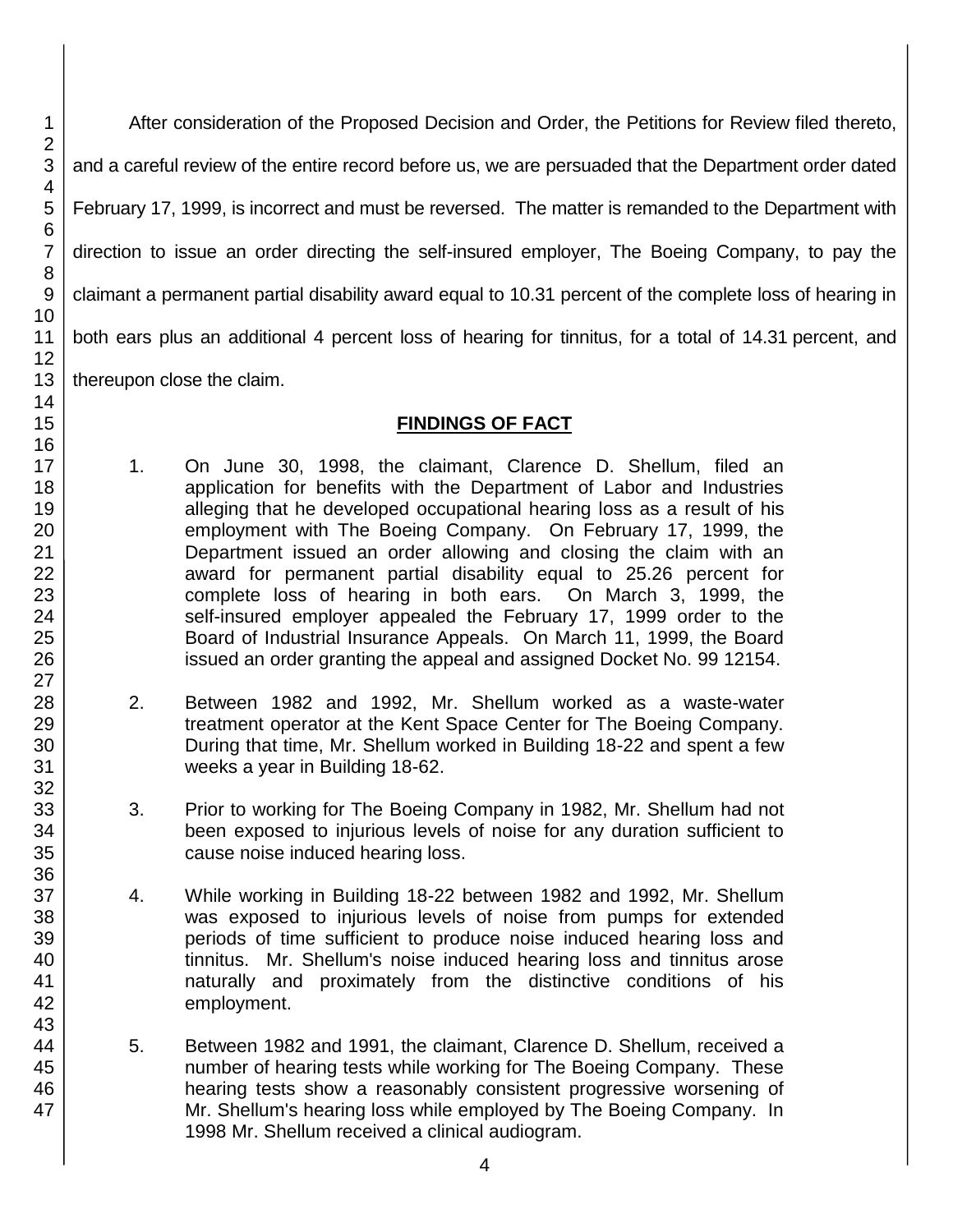- 6. The June 1991 audiogram, which shows a 10.31 percent complete loss of hearing in both ears, most accurately reflects Mr. Shellum's noise induced hearing loss, which arose naturally and proximately from the distinctive condition of his employment with The Boeing Company from 1982 through 1992.
- 7. As of February 17, 1999, Mr. Shellum's noise induced hearing loss and tinnitus, proximately caused by his exposure to injurious levels of noise while in the course of employment with The Boeing Company between 1982 and 1992 constituted 10.31 percent of total loss of hearing in both ears. Additionally, the claimant suffered 4 percent hearing loss for tinnitus.
- 8. Mr. Shellum first noticed he was having hearing difficulties after he ceased working for Boeing in 1992. Mr. Shellum did not seek treatment for his hearing condition until 1996.
- 9. At no time was Mr. Shellum informed in writing by a physician that he had hearing loss and that he had the right to file a claim for such hearing loss.
- 10. As of February 17, 1999, Mr. Shellum's noise induced hearing loss and tinnitus, which arose naturally and proximately from the injurious noise while employed by The Boeing Company, was fixed and stable and not in need of further necessary and proper medical treatment.

## **CONCLUSIONS OF LAW**

- 1. The Board of Industrial Insurance Appeals has jurisdiction over the parties and the subject matter in this appeal.
- 2. The claimant's hearing loss and tinnitus arose naturally and proximately out of the distinctive conditions of his employment and constitutes an occupational disease under RCW 51.08.140.
- 3. The claimant's hearing loss is equal to 10.31 percent of total loss of hearing in both ears. Additionally, the claimant suffered a 4 percent loss of hearing related to tinnitus.
- 4. The Department order dated February 17, 1999, is incorrect and is reversed. This matter is remanded to the Department with direction to issue an order directing the self-insured employer, The Boeing Company, to pay the claimant a permanent partial disability equal to 10.31 percent of the complete loss of hearing in both ears plus an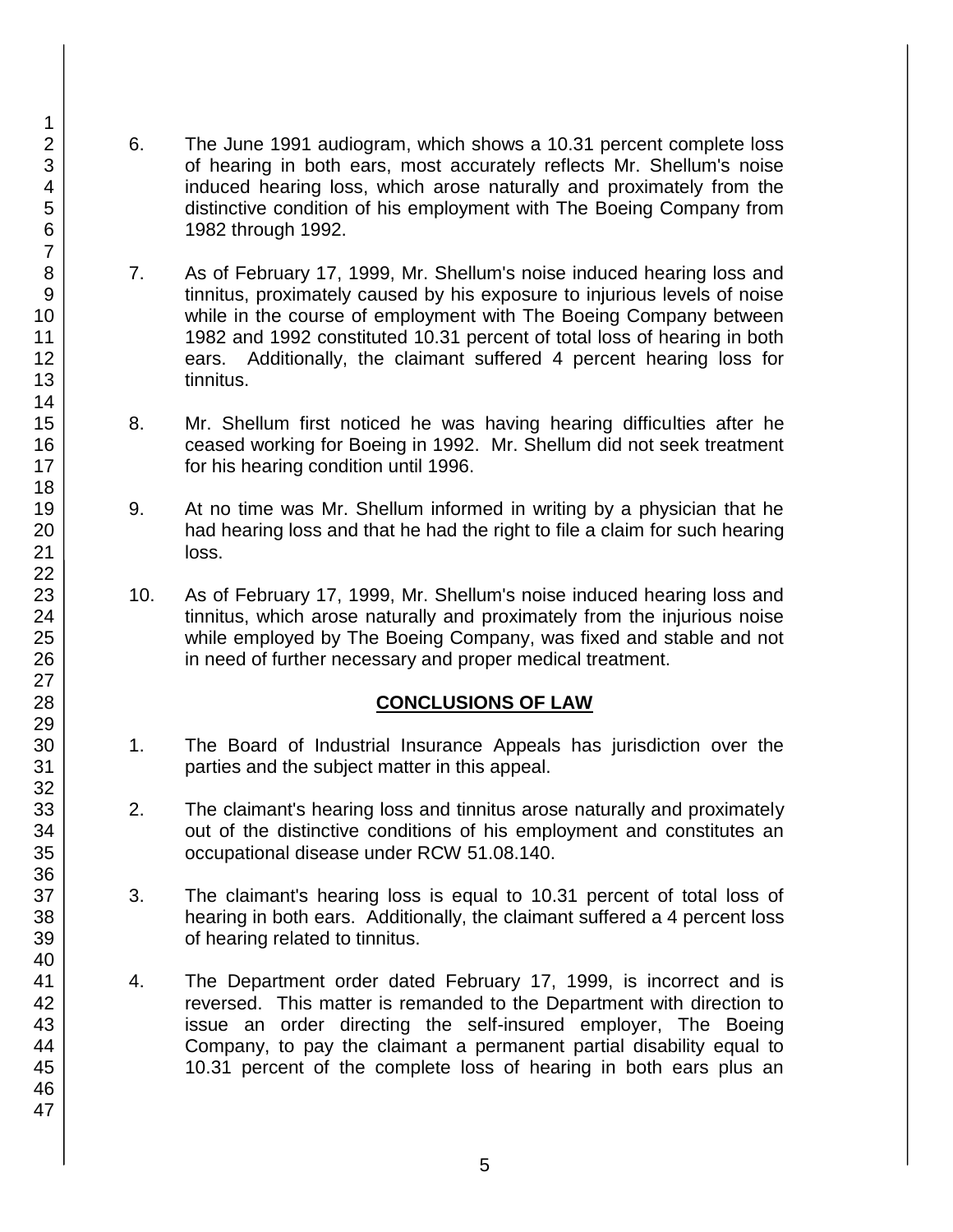### It is so **ORDERED**.

Dated this 13th day of April, 2000.

### BOARD OF INDUSTRIAL INSURANCE APPEALS

/s/\_\_\_\_\_\_\_\_\_\_\_\_\_\_\_\_\_\_\_\_\_\_\_\_\_\_\_\_\_\_\_\_\_\_\_\_\_\_\_\_ THOMAS E. EGAN Chairperson

/s/\_\_\_\_\_\_\_\_\_\_\_\_\_\_\_\_\_\_\_\_\_\_\_\_\_\_\_\_\_\_\_\_\_\_\_\_\_\_\_\_ JUDITH E. SCHURKE Member

### **DISSENT**

The majority opinion in this case disregards our previous decisions regarding the unreliability of industrial audiograms and uses an industrial audiogram taken 15 months prior to Mr. Shellum's leaving the employment of The Boeing Company to determine the level of his industrially related noise induced hearing loss. In doing so the majority opinion is inconsistent with our decision in *In re Eugene Williams*, BIIA Dec., 95 3780 (1998), ignores the facts in the case, and denies benefits to the injured worker. Therefore, I must dissent.

The Boeing Company required Mr. Shellum to take industrial audiograms from 1982 through 1991, approximately 15 months prior to his retirement from The Boeing Company. These audiograms were administered on site at the workplace. The majority notes that these audiograms show a progressive worsening of Mr. Shellum's hearing. The majority also accepts the fact that this worsening is related to noise exposure at Boeing's facilities. The Boeing Company, however, never informed Mr. Shellum of his exposure to noise at its facility, which was causing his hearing loss. Nor did The Boeing Company require that Mr. Shellum have a hearing test on or around the date of his last day of employment. If The Boeing Company was truly committed to a hearing conservation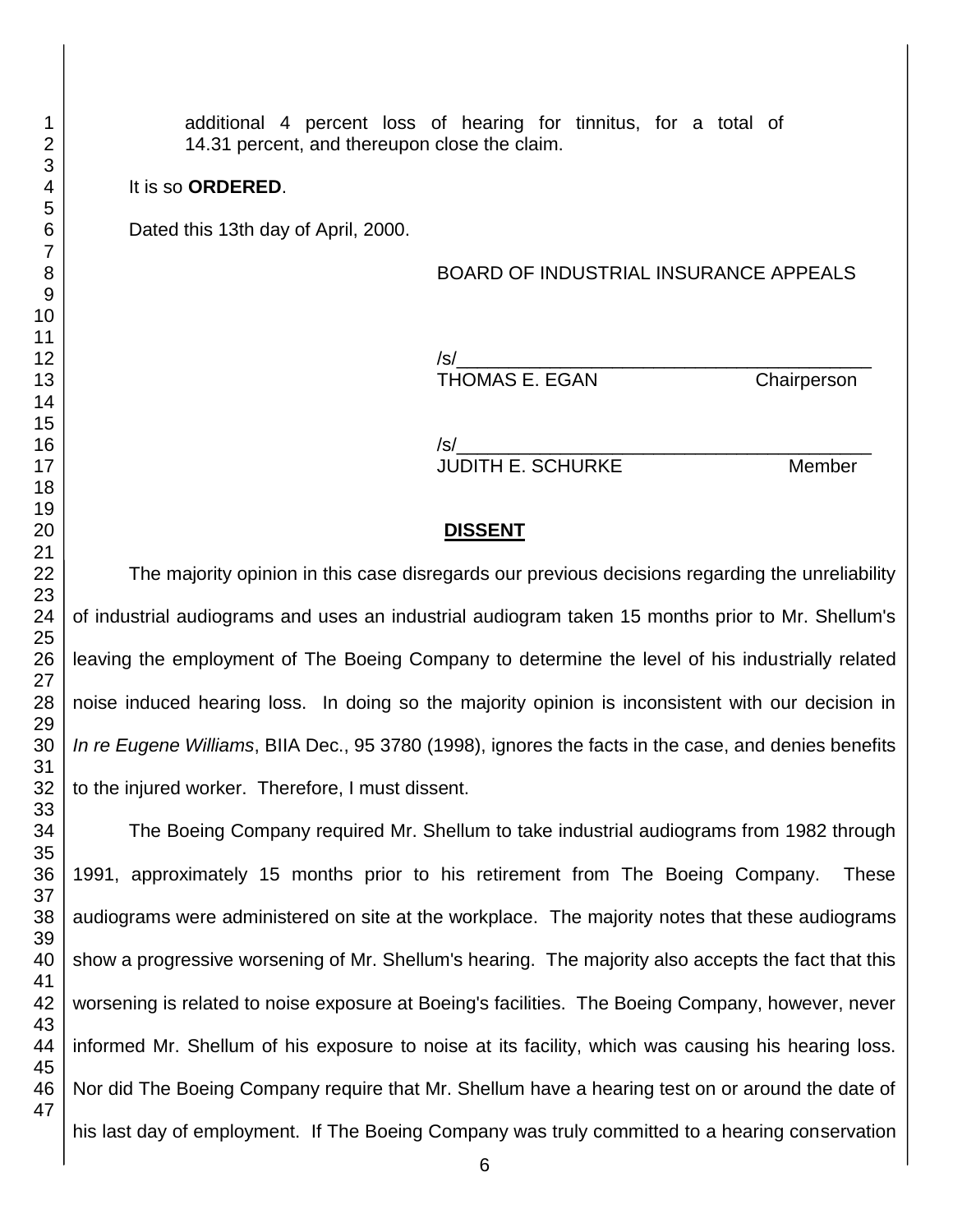program, it would not have intentionally exposed Mr. Shellum to harmful levels of noise in his employment from 1982 to 1991. Likewise, if it truly was committed to a hearing conservation program, it would have administered a clinical audiogram on or about the time Mr. Shellum left their employment. In doing so, The Boeing Company could have presented Mr. Shellum with precise information regarding the extent of the disability that he suffered while in its employment. But The Boeing Company chose not to do these things. Instead, The Boeing Company hid the progressive hearing loss information from Mr. Shellum, and now The Boeing Company seeks to profit from these actions at the expense of the injured worker.

The record in this case indicates that Mr. Shellum first began to notice some hearing loss after he left the employment of The Boeing Company. The record also indicates that Mr. Shellum was not exposed to any activity that would be sufficient to cause increased noise related hearing loss after he left The Boeing Company. Since it is well established that noise induced hearing loss progresses only if there is exposure to noise at a level which will cause damage, the logical conclusion is that the hearing test of October 1998 accurately establishes the level of hearing impairment caused by exposure of noise while Mr. Shellum was employed at The Boeing Company. Our industrial appeals judge's decision was correct.

Additionally, the majority apparently has forgotten the case of *In re Eugene Williams*. In that decision we stated:

> However, in those instances where the evidence shows a worker continued to be placed in a noisy work environment after the date of a given audiogram, we believe the burden appropriately shifts to the employer to show by persuasive evidence that subsequent workplace noise was **not** injurious to the worker's hearing. . . . The employer controls the workplace environment and is typically the entity responsible for monitoring and addressing work place noise.

*Williams*, at 14. But the evidence submitted by the employer in this case regarding the level of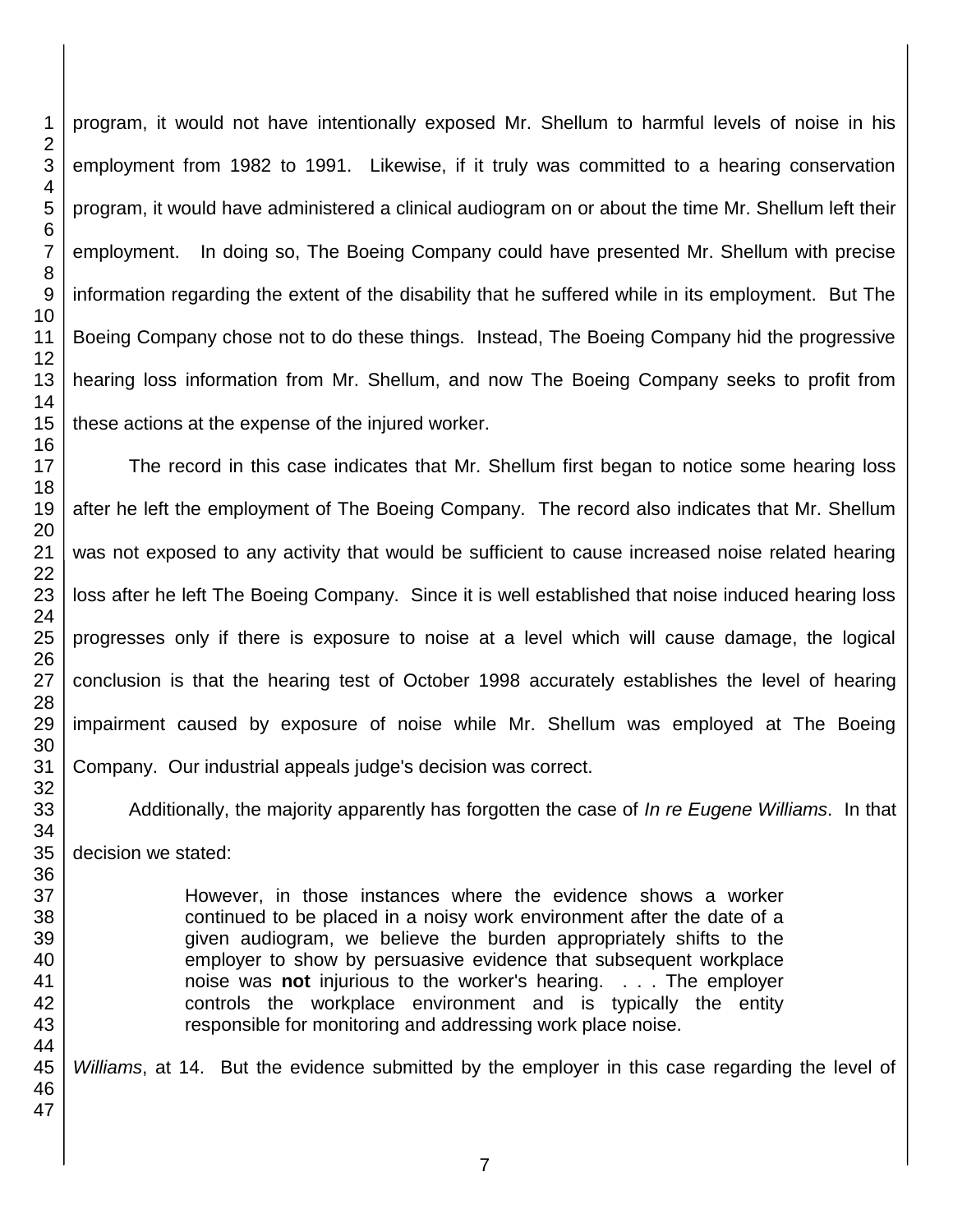noise that Mr. Shellum was exposed to in the last 15 months of his employment borders on the ridiculous. The Boeing Company had one of its employees monitor noise levels in a facility that was completely different than the facility that Mr. Shellum worked in. This sound level testing was done in 1999, some 7 years after Mr. Shellum had left the employ of The Boeing Company. This evidence is not only of little relevance to the issue regarding the noise level that Mr. Shellum was exposed to, but it borders on the absurd. I am not persuaded that The Boeing Company has met its burden as set forth in *Williams*. The majority also apparently has forgotten that we stated:

> [T]he preferred measure of determining a worker's hearing impairment is an independent, clinically reliable audiogram. Although we do not discount 'on site' or 'industrial' audiograms per se, such audiograms will be carefully scrutinized to determine whether appropriate testing protocol was followed. In any case, where the evidence suggests an audiogram was administered under inappropriate circumstances, the results will be given little weight, irrespective of whether the audiogram is considered 'on site', 'industrial' or 'clinical.'

*Williams*, at 15. There is nothing in the record to establish the appropriate testing protocol for the industrial audiogram that is relied on by the majority in this case.

In summary, I believe that our industrial appeals judge reached the correct decision by using the October 1998 clinical audiogram in this case. I also believe that the self-insured employer, The Boeing Company, has failed in its burden to establish that the worker, Mr. Clarence D. Shellum, was not exposed to industrial noise at a harmful level in his last 15 months of employment. I would not reward The Boeing Company and allow it to profit at the expense of the injured worker when The Boeing Company has intentionally withheld the information regarding the increasing progressive hearing loss from the employee and took no steps to guard against the injury to the